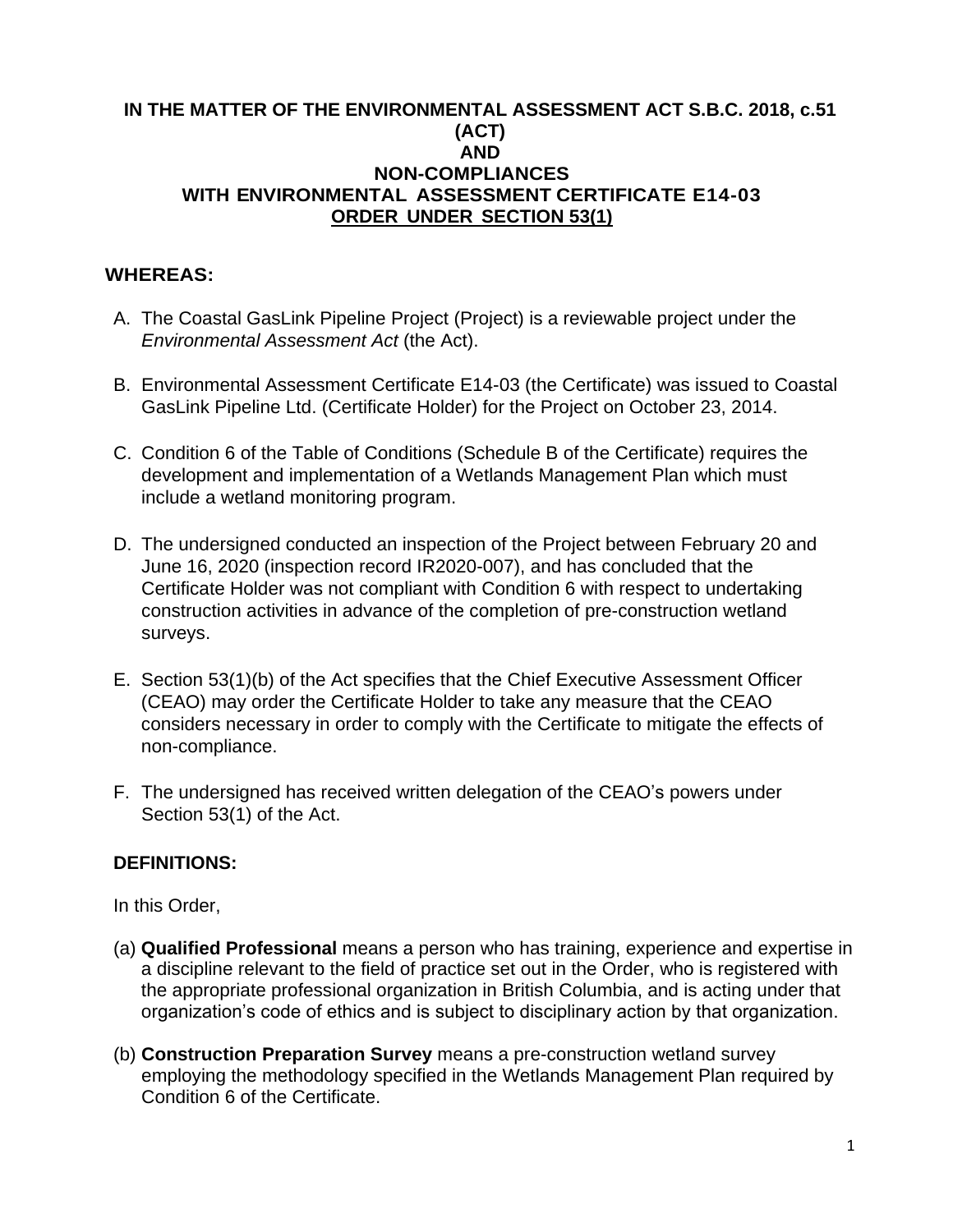- (c) **Ecologically and Socio-Economically Important Wetland** refers to wetlands designated as ecologically-important to a region according to Environment and Climate Change Canada and wetlands identified as being of interest to Indigenous groups that may be affected by the Project.
- (d) **Unsurveyed Wetland** refers to the 42 Ecologically and Socio-Economically Important Wetlands at which clearing or some form of construction has occurred in advance of a Construction Preparation Survey. A list of the Unsurveyed Wetlands is included in this Order as Appendix 1.
- (e) **Wetland Monitoring Program** refers to the Construction Preparation Surveys and postconstruction wetland surveys of Ecologically and Socio-Economically Important Wetlands used to determine any loss of wetland area and function, as specified in the Wetlands Management Plan required by Condition 6 of the Certificate.

### **NOW THEREFORE:**

Pursuant to Sections 53(1)(b) of the Act, and in addition to the requirements of Order EN2020-005 issued on June 16, 2020, I order that the Certificate Holder:

- 1. Cause a Qualified Professional to prepare a report documenting any loss of wetland area, habitat function, biogeochemical function, or hydrological function at each Unsurveyed Wetland as a result of the construction activities that have occurred in advance of a Construction Preparation Survey.
- 2. Submit the report to EAO Compliance and Enforcement upon completion, by September 15, 2020.
- 3. Incorporate the findings of the report into the Wetland Monitoring Program and compensate for any confirmed loss of wetland area, habitat function, biogeochemical function, or hydrological function at each Unsurveyed Wetland in accordance with Condition 6 of the Certificate.
- 4. Complete the measures identified in clauses 1 through 3 to the satisfaction of EAO Compliance and Enforcement.

Christie Lombardi Compliance and Enforcement Specialist Environmental Assessment Office

Dated June 22, 2020 Order Ref: EN2020-006